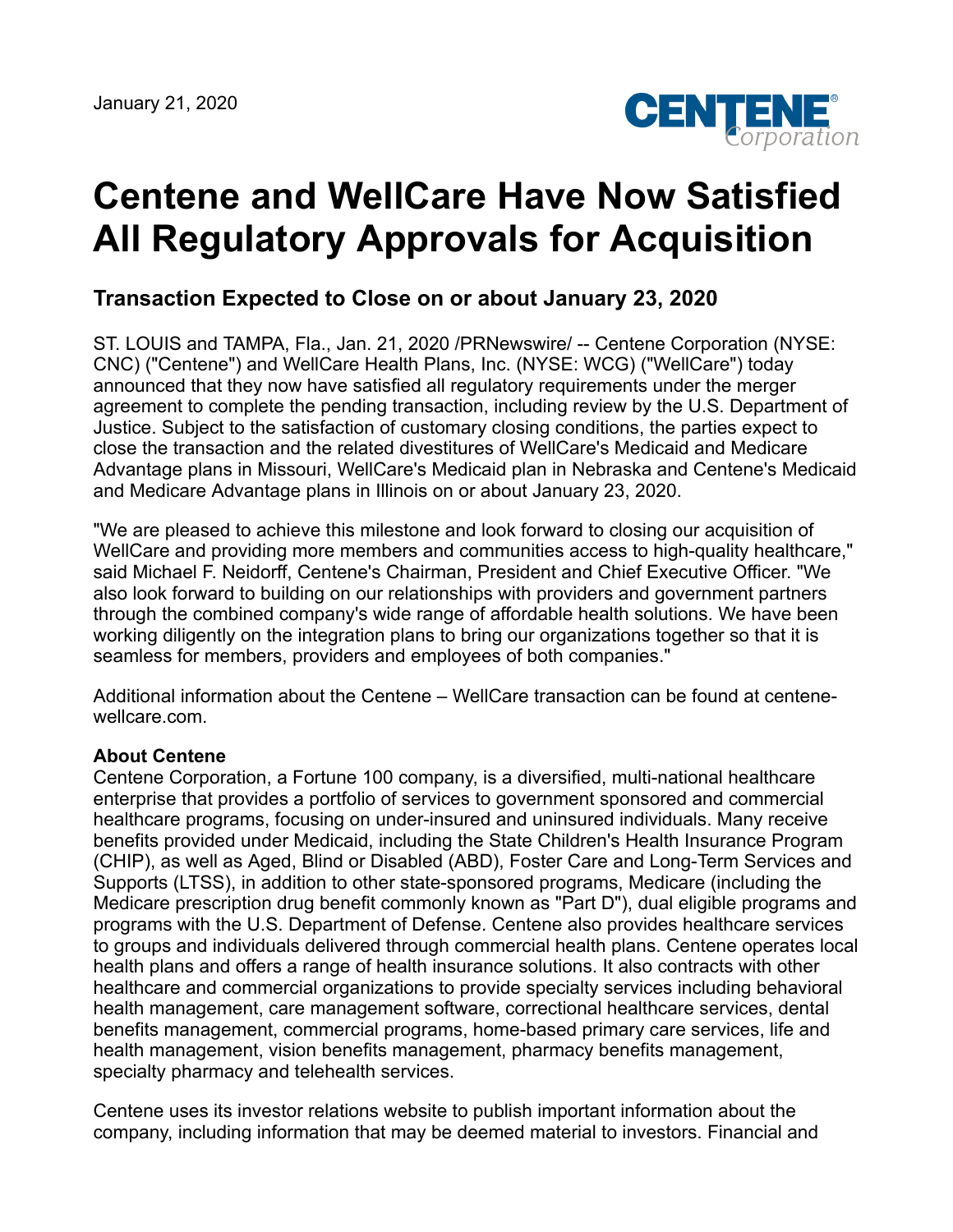other information about Centene is routinely posted and is accessible on Centene's investor relations website, <http://www.centene.com/investors>.

#### **About WellCare Health Plans, Inc.**

Headquartered in Tampa, Fla., WellCare Health Plans, Inc. (NYSE: WCG) focuses primarily on providing government-sponsored managed care services to families, children, seniors and individuals with complex medical needs primarily through Medicaid, Medicare Advantage and Medicare Prescription Drug Plans, as well as individuals in the Health Insurance Marketplace. WellCare serves approximately 6.4 million members nationwide as of September 30, 2019. For more information about WellCare, please visit the company's website at [www.wellcare.com](http://www.wellcare.com/).

#### **Cautionary Statement on Forward-Looking Statements of Centene**

All statements, other than statements of current or historical fact, contained in this communication are forward-looking statements. Without limiting the foregoing, forwardlooking statements often use words such as "believe," "anticipate," "plan," "expect," "estimate," "intend," "seek," "target," "goal," "may," "will," "would," "could," "should," "can," "continue" and other similar words or expressions (and the negative thereof). In particular, these statements include, without limitation, statements about Centene's future operating or financial performance, market opportunity, growth strategy, competition, expected activities in completed and future acquisitions, including statements about the impact of Centene's proposed acquisition of WellCare Health Plans, Inc. (the "WellCare Transaction"), Centene's recent acquisition (the "Fidelis Care Transaction") of substantially all the assets of New York State Catholic Health Plan, Inc., d/b/a Fidelis Care New York ("Fidelis Care"), investments and the adequacy of Centene's available cash resources.

These forward-looking statements reflect Centene's current views with respect to future events and are based on numerous assumptions and assessments made by us in light of Centene's experience and perception of historical trends, current conditions, business strategies, operating environments, future developments and other factors Centene believes appropriate. By their nature, forward-looking statements involve known and unknown risks and uncertainties and are subject to change because they relate to events and depend on circumstances that will occur in the future, including economic, regulatory, competitive and other factors that may cause Centene's or its industry's actual results, levels of activity, performance or achievements to be materially different from any future results, levels of activity, performance or achievements expressed or implied by these forward-looking statements. These statements are not guarantees of future performance and are subject to risks, uncertainties and assumptions.

All forward-looking statements included in this filing are based on information available to us on the date of this communication. Except as may be otherwise required by law, Centene undertakes no obligation to update or revise the forward-looking statements included in this communication, whether as a result of new information, future events or otherwise, after the date of this filing. You should not place undue reliance on any forward-looking statements, as actual results may differ materially from projections, estimates, or other forward-looking statements due to a variety of important factors, variables and events including, but not limited to, the following: (i) the possibility that certain conditions to the consummation of the WellCare Transaction will not be satisfied or completed on a timely basis and accordingly the WellCare Transaction may not be consummated on a timely basis or at all; (ii) uncertainty as to the expected financial performance of the combined company following completion of the WellCare Transaction; (iii) the possibility that the expected synergies and value creation from the WellCare Transaction will not be realized, or will not be realized within the expected time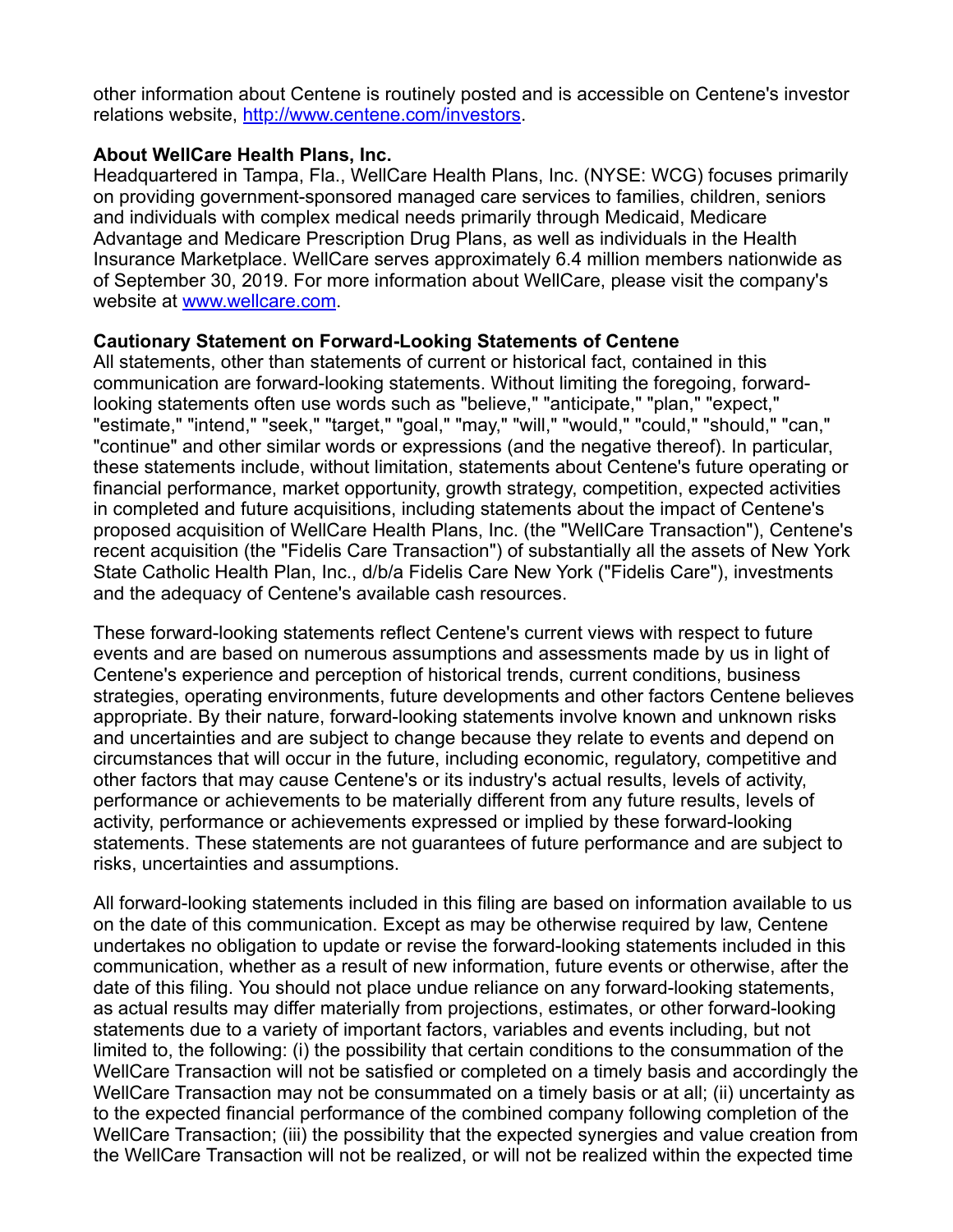period; (iv) the exertion of management's time and Centene's resources, and other expenses incurred and business changes required, in connection with complying with the undertakings in connection with any regulatory, governmental or third party consents or approvals for the WellCare Transaction; (v) the risk that unexpected costs will be incurred in connection with the completion and/or integration of the WellCare Transaction or that the integration of WellCare will be more difficult or time consuming than expected; (vi) the risk that potential litigation in connection with the WellCare Transaction may affect the timing or occurrence of the WellCare Transaction or result in significant costs of defense, indemnification and liability; (vii) a downgrade of the credit rating of Centene's indebtedness, which could give rise to an obligation to redeem existing indebtedness; (viii) unexpected costs, charges or expenses resulting from the WellCare Transaction; (ix) the inability to retain key personnel; (x) disruption from the announcement, pendency and/or completion of the WellCare Transaction, including potential adverse reactions or changes to business relationships with customers, employees, suppliers or regulators, making it more difficult to maintain business and operational relationships; and (xi) the risk that, following the WellCare Transaction, the combined company may not be able to effectively manage its expanded operations.

Additional factors that may cause actual results to differ materially from projections, estimates, or other forward-looking statements include, but are not limited to, the following: (i) Centene's ability to accurately predict and effectively manage health benefits and other operating expenses and reserves; (ii) competition; (iii) membership and revenue declines or unexpected trends; (iv) changes in healthcare practices, new technologies, and advances in medicine; (v) increased healthcare costs, (vi) changes in economic, political or market conditions; (vii) changes in federal or state laws or regulations, including changes with respect to income tax reform or government healthcare programs as well as changes with respect to the Patient Protection and Affordable Care Act and the Health Care and Education Affordability Reconciliation Act, collectively referred to as the Affordable Care Act ("ACA"), and any regulations enacted thereunder that may result from changing political conditions or judicial actions, including the ultimate outcome of the District Court decision in "Texas v. United States of America" regarding the constitutionality of the ACA; (viii) rate cuts or other payment reductions or delays by governmental payors and other risks and uncertainties affecting Centene's government businesses; (ix) Centene's ability to adequately price products on federally facilitated and state-based Health Insurance Marketplaces; (x) tax matters; (xi) disasters or major epidemics; (xii) the outcome of legal and regulatory proceedings; (xiii) changes in expected contract start dates; (xiv) provider, state, federal and other contract changes and timing of regulatory approval of contracts; (xv) the expiration, suspension, or termination of Centene's contracts with federal or state governments (including but not limited to Medicaid, Medicare, TRICARE or other customers); (xvi) the difficulty of predicting the timing or outcome of pending or future litigation or government investigations; (xvii) challenges to Centene's contract awards; (xviii) cyber-attacks or other privacy or data security incidents; (xix) the possibility that the expected synergies and value creation from acquired businesses, including, without limitation, the Fidelis Care Transaction, will not be realized, or will not be realized within the expected time period; (xx) the exertion of management's time and Centene's resources, and other expenses incurred and business changes required in connection with complying with the undertakings in connection with any regulatory, governmental or third party consents or approvals for acquisitions, including the Fidelis Care Transaction; (xxi) disruption caused by significant completed and pending acquisitions, including, among others, the Fidelis Care Transaction, making it more difficult to maintain business and operational relationships; (xxii) the risk that unexpected costs will be incurred in connection with the completion and/or integration of acquisition transactions, including, among others, the Fidelis Care Transaction;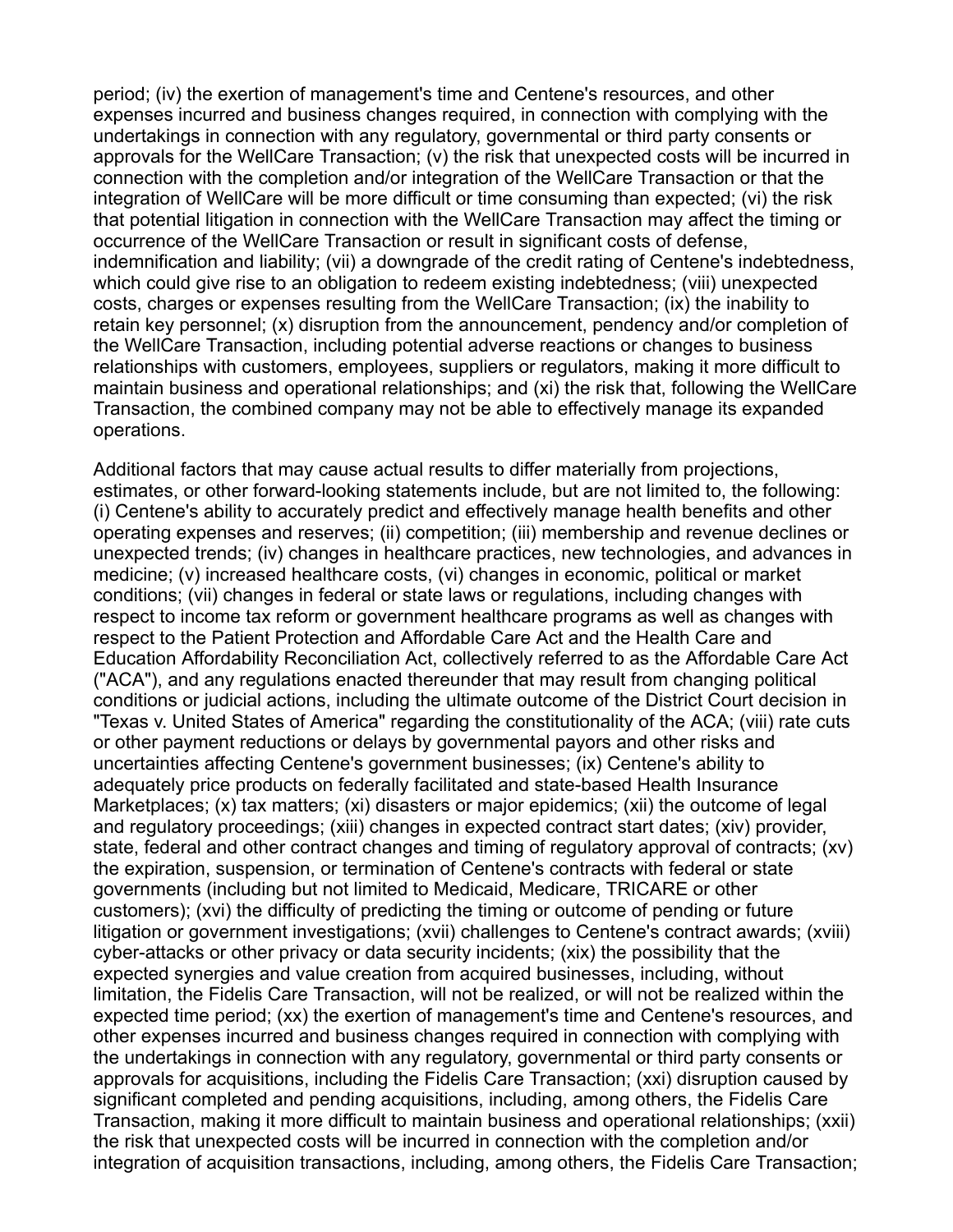(xxiii) changes in expected closing dates, estimated purchase price and accretion for acquisitions; (xxiv) the risk that acquired businesses, including Fidelis Care, will not be integrated successfully; (xxv) the risk that, following the Fidelis Care Transaction, Centene may not be able to effectively manage its expanded operations; (xxvi) restrictions and limitations in connection with Centene's indebtedness; (xxvii) Centene's ability to maintain the Centers for Medicare and Medicaid Services (CMS) Star ratings and maintain or achieve improvement in other quality scores in each case that can impact revenue and future growth; (xxviii) availability of debt and equity financing, on terms that are favorable to us; (xxix) inflation; and (xxx) foreign currency fluctuations.

This list of important factors is not intended to be exhaustive. We discuss certain of these matters more fully, as well as certain other factors that may affect Centene's business operations, financial condition and results of operations, in Centene's filings with the Securities and Exchange Commission (the "SEC"), including the registration statement on Form S-4 filed by Centene with the Securities and Exchange Commission on May 23, 2019 (the "Registration Statement"), and Centene's Annual Report on Form 10-K, quarterly reports on Form 10-Q and current reports on Form 8-K. Due to these important factors and risks, Centene cannot give assurances with respect to Centene's future performance, including without limitation Centene's ability to maintain adequate premium levels or Centene's ability to control its future medical and selling, general and administrative costs.

#### **Cautionary Statement on Forward-Looking Statements of WellCare**

All statements, other than statements of current or historical fact, contained in this communication are forward-looking statements. Without limiting the foregoing, forwardlooking statements often use words such as "believe," "anticipate," "plan," "expect," "estimate," "intend," "seek," "target," "goal," "may," "will," "would," "could," "should," "can," "continue" and other similar words or expressions (and the negative thereof). Such forwardlooking statements are intended to be covered by the safe-harbor provisions for forwardlooking statements contained in the Private Securities Litigation Reform Act of 1995, and this statement is included for purposes of complying with these safe-harbor provisions. In particular, these statements include, without limitation, statements about WellCare's future operating or financial performance, market opportunity, growth strategy, competition, expected activities in completed and future acquisitions, including statements about the impact of the Transaction, investments and the adequacy of WellCare's available cash resources.

These forward-looking statements reflect WellCare's current views with respect to future events and are based on numerous assumptions and assessments made by WellCare in light of WellCare's experience and perception of historical trends, current conditions, business strategies, operating environments, future developments and other factors WellCare believes appropriate. By their nature, forward-looking statements involve known and unknown risks and uncertainties and are subject to change because they relate to events and depend on circumstances that will occur in the future, including economic, regulatory, competitive and other factors that may cause WellCare or its industry's actual results, levels of activity, performance or achievements to be materially different from any future results, levels of activity, performance or achievements expressed or implied by these forward-looking statements. These statements are not guarantees of future performance and are subject to risks, uncertainties and assumptions.

All forward-looking statements included in this filing are based on information available to WellCare on the date of this communication. Except as may be otherwise required by law, WellCare undertakes no obligation to update or revise the forward-looking statements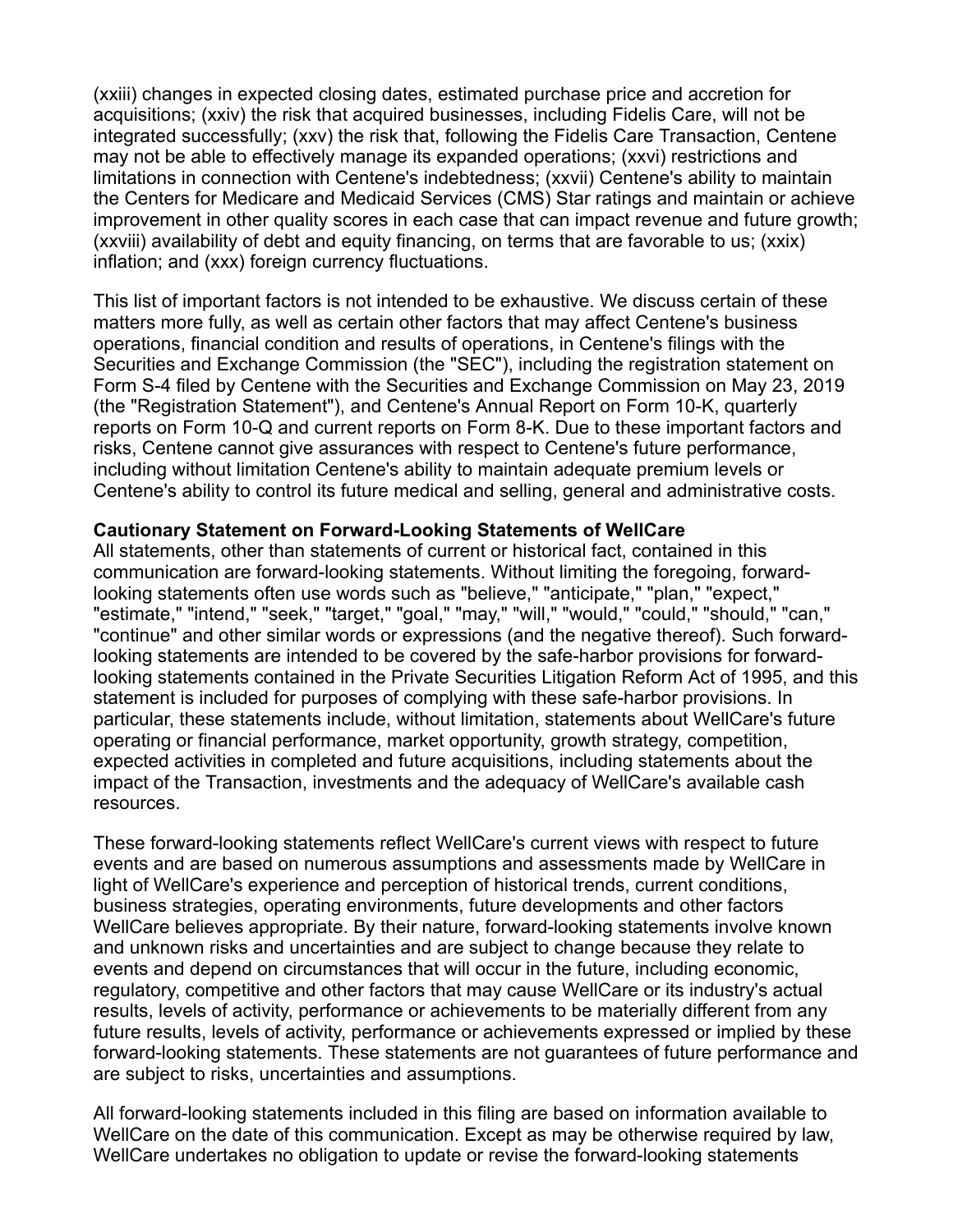included in this communication, whether as a result of new information, future events or otherwise, after the date of this filing. You should not place undue reliance on any forwardlooking statements, as actual results may differ materially from projections, estimates, or other forward-looking statements due to a variety of important factors, variables and events including, but not limited to, the following: (i) the possibility that certain conditions to the consummation of the Transaction will not be satisfied or completed on a timely basis and accordingly the Transaction may not be consummated on a timely basis or at all; (ii) uncertainty as to the expected financial performance of the combined company following completion of the Transaction; (iii) the possibility that the expected synergies and value creation from the Transaction will not be realized, or will not be realized within the expected time period; (iv) the exertion of management's time and WellCare's resources, and other expenses incurred and business changes required, in connection with complying with the undertakings in connection with any regulatory, governmental or third party consents or approvals for the Transaction; (v) the risk that unexpected costs will be incurred in connection with the completion and/or integration of the Transaction or that the integration of WellCare will be more difficult or time consuming than expected; (vi) the risk that potential litigation in connection with the Transaction may affect the timing or occurrence of the Transaction or result in significant costs of defense, indemnification and liability; (vii) a downgrade of the credit rating of WellCare's indebtedness, which could give rise to an obligation to redeem existing indebtedness; (viii) unexpected costs, charges or expenses resulting from the Transaction; (ix) the inability to retain key personnel; (x) disruption from the announcement, pendency and/or completion of the Transaction, including potential adverse reactions or changes to business relationships with customers, employees, suppliers or regulators, making it more difficult to maintain business and operational relationships; and (xi) the risk that, following the Transaction, the combined company may not be able to effectively manage its expanded operations.

Additional factors that may cause actual results to differ materially from projections, estimates, or other forward-looking statements include, but are not limited to, the following: (i) WellCare's progress on top priorities such as integrating care management, advocating for WellCare's members, building advanced relationships with providers and government partners, ensuring a competitive cost position, and delivering prudent, profitable growth, (ii) WellCare's ability to effectively identify, estimate and manage growth, (iii) the ability to achieve accretion to WellCare's earnings, revenues or other benefits expected, (iv) disruption to business relationships, operating results, and business generally of WellCare, (v) potential reductions in Medicaid and Medicare revenue, (vi) WellCare's ability to estimate and manage medical benefits expense effectively, including through its vendors, (vii) WellCare's ability to negotiate actuarially sound rates, especially in new programs with limited experience, (viii) WellCare's ability to improve healthcare quality and access, (ix) the appropriation and payment by state governments of Medicaid premiums receivable, (x) the outcome of any protests and litigation related to Medicaid awards, (xi) the approval of Medicaid contracts by the Centers for Medicare & Medicaid Services, (xii) any changes to the programs or contracts, (xiii) WellCare's ability to address operational challenges related to new business and (xiv) WellCare's ability to meet the requirements of readiness reviews.

This list of important factors is not intended to be exhaustive. WellCare discusses certain of these matters more fully, as well as certain other factors that may affect its business operations, financial condition and results of operations, in its filings with the Securities and Exchange Commission (the "SEC"), including WellCare's Annual Report on Form 10-K, quarterly reports on Form 10-Q and current reports on Form 8-K. Due to these important factors and risks, WellCare cannot give assurances with respect to its future performance,